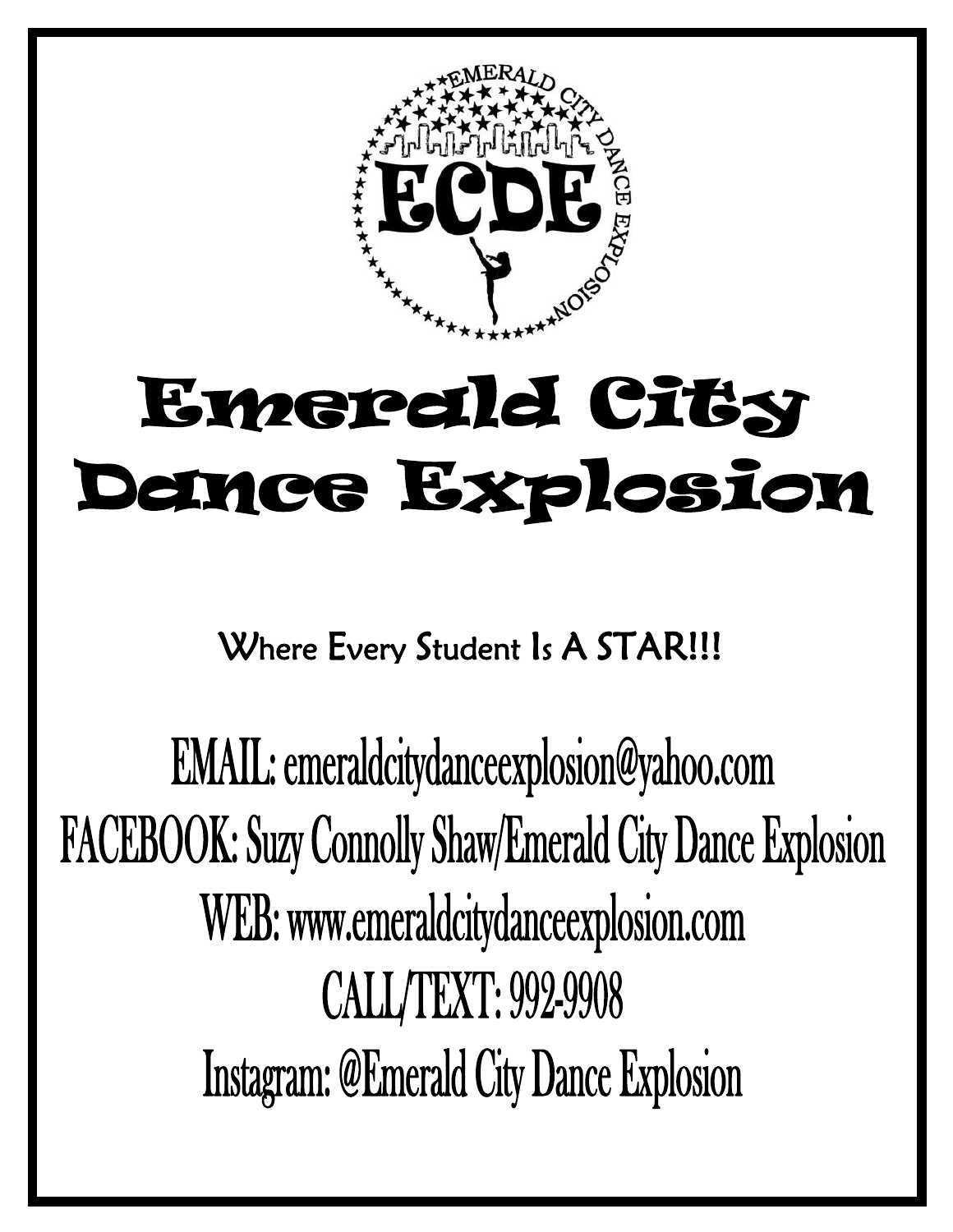### 2021-2022 **WELCOME BACK TO DANCE!!!**

We are so excited about this year and absolutely THRILLED to be celebrating our twentieth year with you and your dancer(s)!!!! We are gearing up for a FANTASTIC year and couldn't be happier that you and your dancer are a part of the excitement that IS EMERALD CITY DANCE EXPLOSION!!! Our highly trained, educated, and talented staff is very excited for this season. We are focused on helping your student learn by giving individual attention in a group setting, giving viable corrections, hands on training, and knowledgeable guidance in all the dance styles we offer!! Thank you for choosing us for your child's dance education!! Trust that our program focuses on technique, flexibility, and terminology in each of the dance styles we teach to help your student grow as a person and as a dancer.

Please make sure you read through and save our handbook. It has very important studio dates and policies for the season. You can refer back to it throughout the season and hopefully it will help to make our year run smoothly.

Again, we would like to welcome you to our dance studio as we celebrate 21 years of dance excellence!!! We love each of our students like they are our own children and are excited to have them in class this year!!

As always, please do not hesitate to contact us with any questions!!

Keep dancing!

Suzy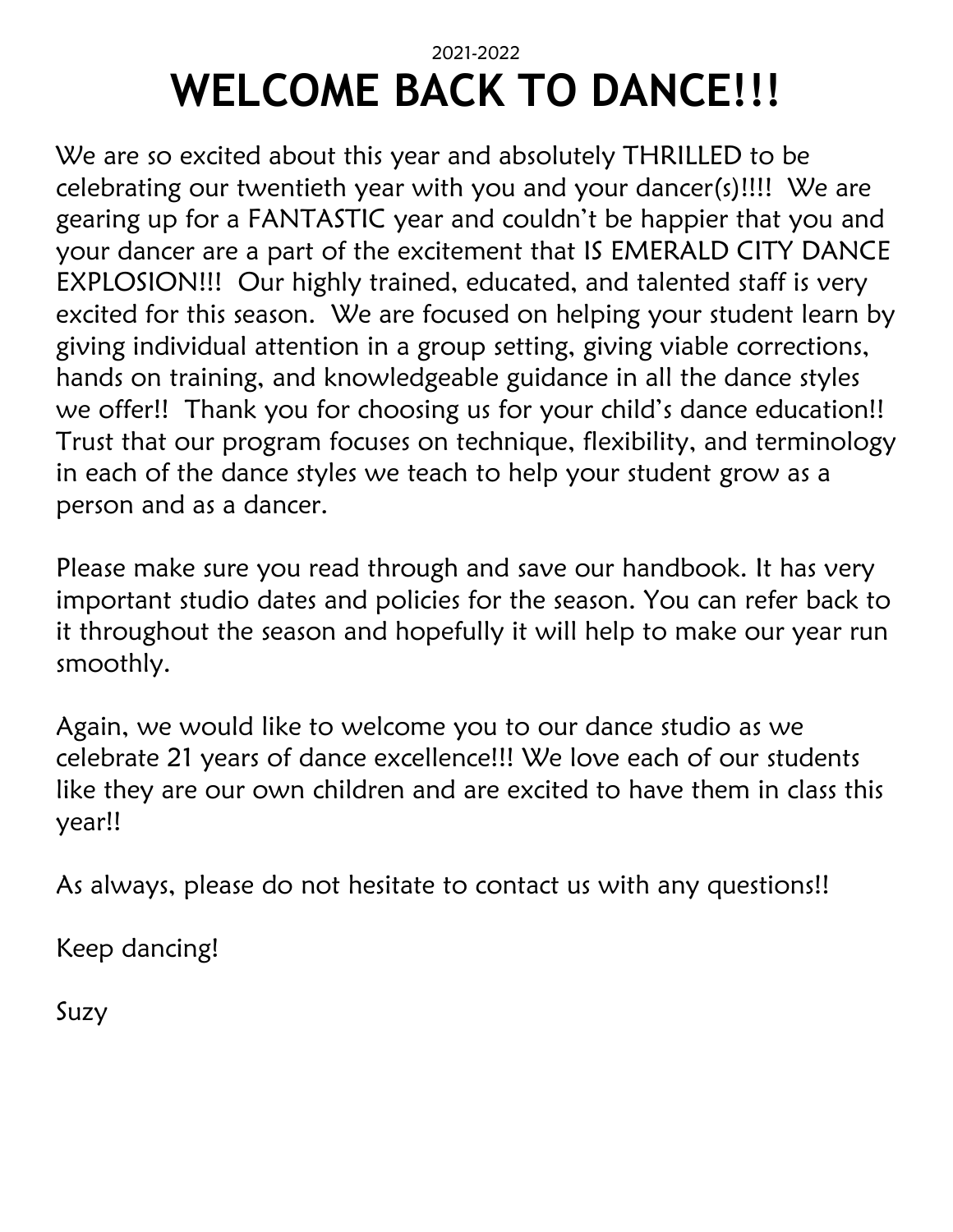#### **POLICIES AND PROCEDURES – 2021-2022 \*\*\*PLEASE READ CAREFULLY AS SOME OF OUR POLICIES ARE NEW FOR 2021-2022!\*\*\***

#### **QUESTIONS/CONCERNS for the DANCE TEACHER**

Teachers are only available by appointment only – please contact the studio by email: [emeraldcitydanceexplosion@yahoo.com](mailto:emeraldcitydanceexplosion@yahoo.com) or by phone 992-9908. Phone calls/emails will be returned within a 24-72 hour time period. **Do not interrupt class by coming into the studio during regular dancing hours 4:00-8:00pm Monday through Thursday. Please direct all questions to the person working the front desk! That person WILL assist you in getting information to the teacher.** *IT IS NOT OKAY TO INFRINGE ON CLASS TIME PAID FOR BY OTHER STUDENTS!*

#### **TUITION & FEES**

- 1. The registration fee is \$35.00 for the first child, \$25 for each additional child and is due when the Registration Form is turned in.
- **2.** Costume Fees are due **October 15<sup>th</sup>**. Payment for costume fees received after November 15<sup>th</sup>, will have a late fee of \$15 per costume. All costume prices will be sent in a separate costume note. **Costumes will not be ordered until you have paid for them.**
- 3. Tuition payments are due on the **first day** of the month (July through May). **A \$15.00 late fee charge will be added on the 11th day of each month on all overdue accounts**. The number of tuition payments is based on the number of dancing weeks in the dancing year. Tuition is not prorated at any time during the year. **You will have 10 tuition payments with the 10th payment due May 1st .** LATE FEES WILL BEGIN WITH PAYMENT #2 (September).
- 4. **Please m**ake checks, certified checks, or money orders payable to ECDE. Any cash payment must be given directly to a teacher. Do not put any cash payments directly into the box. Please do not leave payments laying on the front desk. The payment deposit box is located inside the lobby of the main (downstairs) studio.
- 5. Returned checks will receive a fee of \$35.00 posted to your account. Clients are also liable for all legal and collection fees for unpaid balances.

| <b>Recital Fee-Due February 1, 2022</b> |                  |                  |
|-----------------------------------------|------------------|------------------|
| Single<br><b>Student</b>                | Second<br>Child  | Third<br>Child   |
| \$85.00                                 | \$70.00          | \$60.00          |
| Recital<br>Shirt                        | Recital<br>Shirt | Recital<br>Shirt |
| Metal                                   | Metal            | Metal            |
| Event<br>Staff                          | Event<br>Staff   | Event<br>Staff   |
| <b>RECITAL</b><br>DVD                   |                  |                  |

6. Recital Fees:

- *7.* Please notify the studio, in writing, should your child choose to withdraw from a class or classes. *Students will continue to be billed until proper notification has been given.*
- 8. No refunds for missed classes will be given.
- 9. Questions/Concerns about your account must be handled through the studio email address at [emeraldcitydanceexplosion@yahoo.com.](mailto:emeraldcitydanceexplosion@yahoo.com)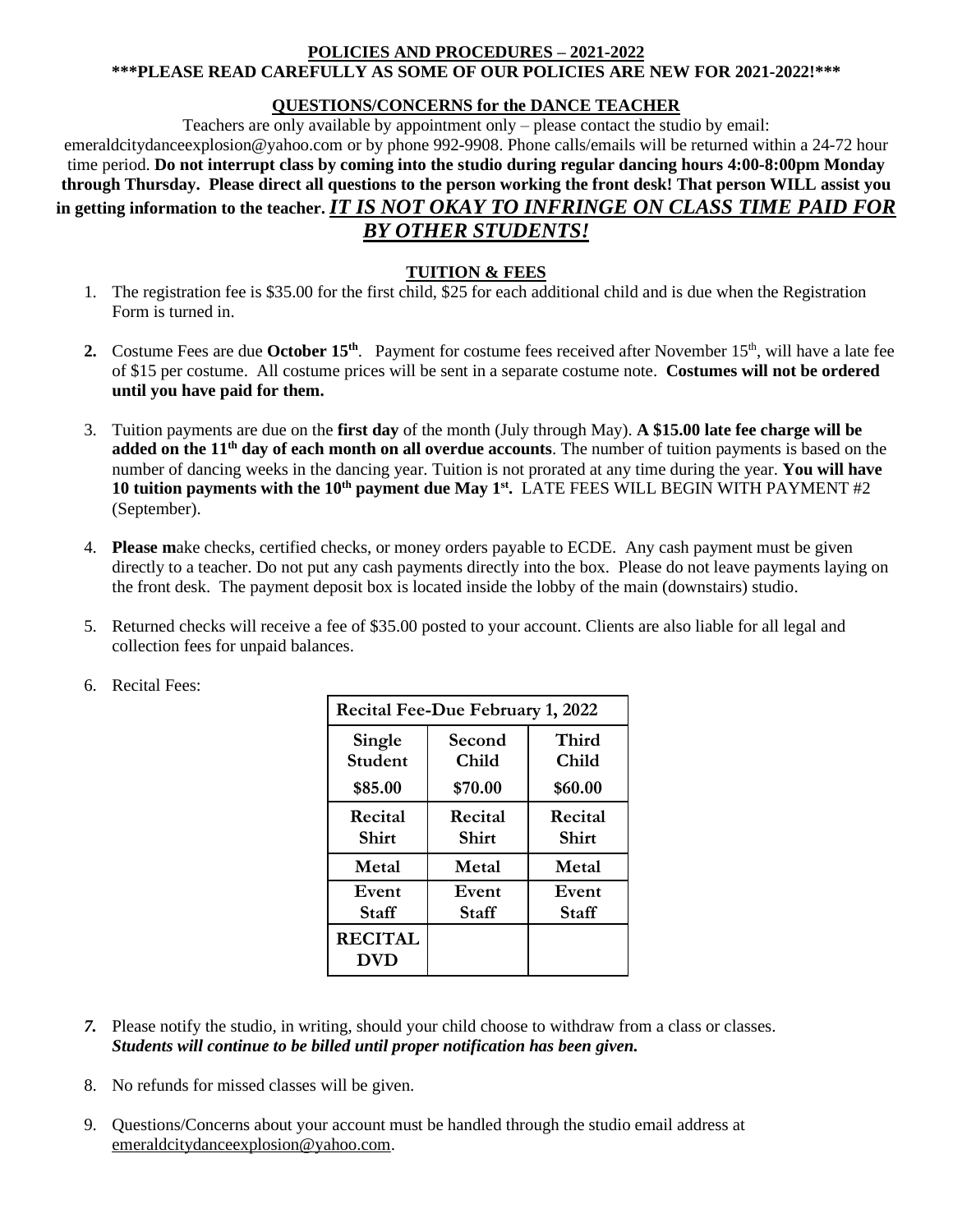#### **MEDICAL INFORMATION**

To ensure the safety of your child please inform Suzy directly (written or otherwise) **immediately** of the following situation(s) concerning your child.

- 1. Known Medical Conditions
- 2. Allergies
- 3. Medications Currently Taking and Possible Side Effects

#### **If your child is symptomatic of any illness, DO NOT bring them to dance! \*\*\*Sick children will be immediately sent home.\*\*\***

### **Covid exposure – students testing positive for covid 19 and students directly exposed to covid 19 must remain out of class(es) for 14 days.**

#### **DROP OFF**

PARENTS please arrive ON TIME with your child to the dance studio and remain with them outside until the door opens for class. Upon entering the studio, **your dancer should remove their shoes**, set their dance bag in the dressing room and sit on a spot that is pasted to the floor.

### **DO NOT OPEN THE DOOR DURING CLASS!**

**You are welcome to use the restroom at T.W.Boons \*\*\*This rule is strictly enforced.\*\*\***

#### **PICK UP**

**WAIT FOR THE TEACHER TO OPEN THE LOBBY DOOR** at the end of class. For the safety of your child, we ask that you make every effort to pick up your child promptly at the end of class. **If you have a little dancer, you must pick up your child at the door as class is being dismissed. Children will not be sent into the parking lot to meet you at the car.** 

#### **THE LOBBY**

#### **Due to covid 19 precautions our lobby will remain closed until further notice.**

#### **ATTIRE**

- 1. DANCERS!!! **COVER YOUR BODIES ON THE WAY IN TO, OUT OF, AND WHILE IN THE LOBBY OF THE DANCE SCHOOL! Wearing just your dance clothes is NOT enough coverage.**
- 2. Dancers need to wear dancewear that is appropriate for class. (Some classes have a dress code). Hair should be securely fastened off the face and neck; and no jewelry should be worn during class.
- **3.** Dance Shoes need to be kept in your child's dance bag. **Do not wear them outside!**
- **4. Dancers/Parents must remove street shoes when entering the dance studio**. (Shoes may be worn in the lobby.)
- **5. Dance shoes must be purchased through Emerald City Dance Explosion.**

#### **NO FOOD POLICY**

Absolutely no food will be allowed inside the studio. This includes, gum and fast food. **You may bring bottled water as there is not a water fountain in the building.**  \*Competition team dancers may bring food on extra rehearsal days **ONLY!**

#### **CELL PHONES**

All STUDENT cell phones must be silenced and are not allowed to be used during class. Cell phones will be taken from the student if this rule is broken.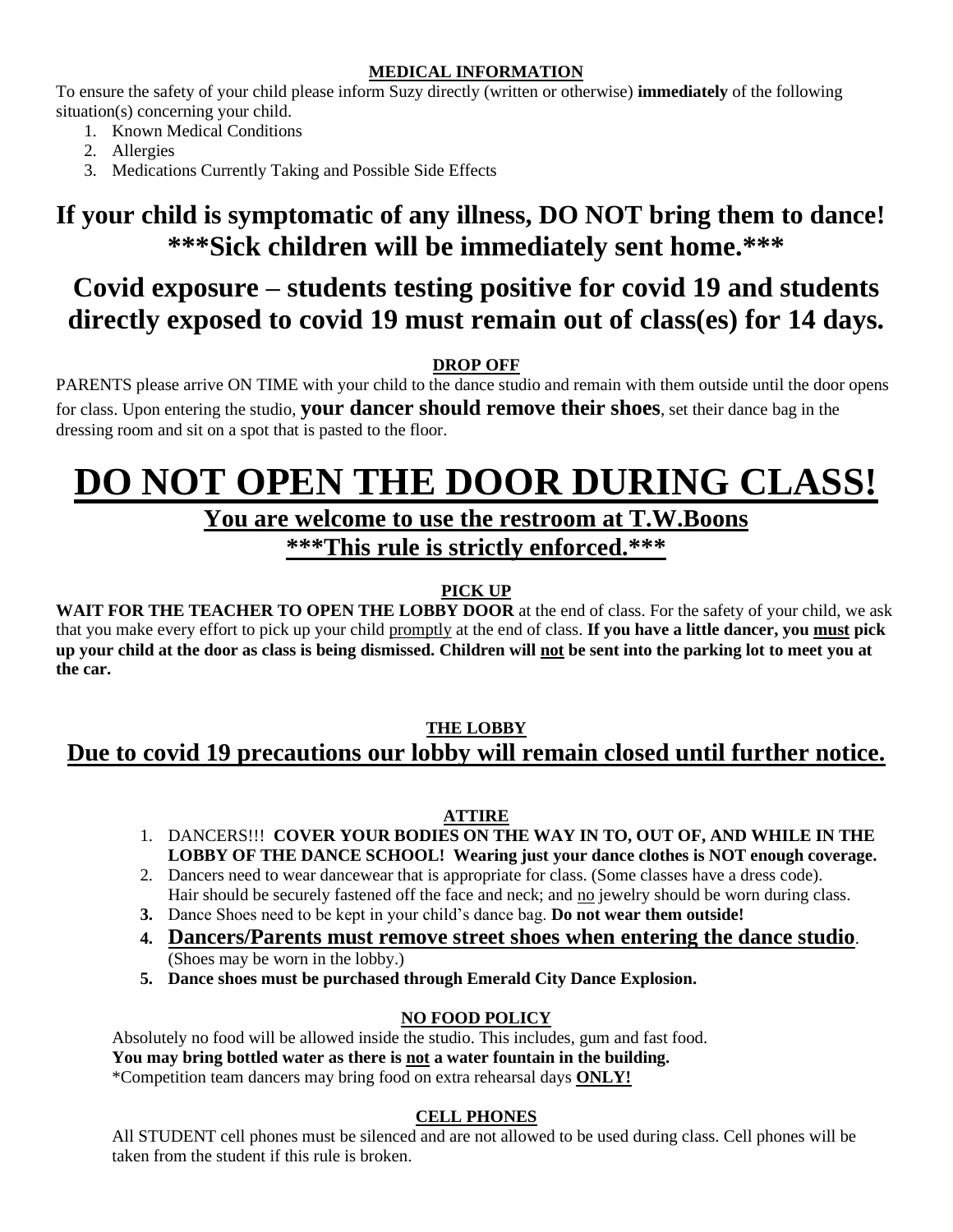#### **INCLEMENT WEATHER**

Should there be severe weather of any kind, use your own judgment. If there is a question about cancellation of classes, call ECDE 992-9908. In the event of **severe weather, check our website, studio voicemail, Facebook, Instagram page to see if the studio will be closed.** 

**\*\*\*\*\*\*\*\*WE WILL NOT BE CLOSED JUST BECAUSE SCHOOLS MAY BE CLOSED.\*\*\*\*\*\*\*\*\*\*** 

#### TUITION PAYMENTS

To ensure quality instruction for all enrolled students we need your tuition payment on time. Tuition is due on the  $1<sup>st</sup>$  of each month. After the  $10<sup>th</sup>$  a late fee of \$15 will be added to your balance. If your child misses class the week tuition is due, avoid a late fee by mailing your payment to:

**ECDE** 606 Woodland Street Greenwood, SC 29649

## \*\*\*If something does not look quite right on your bill, simply correct it and slip it back into the payment box!!\*\*\*

## \*\*\*\*Please include your dancer's name in the Memo section of your check!\*\*\*\*\*

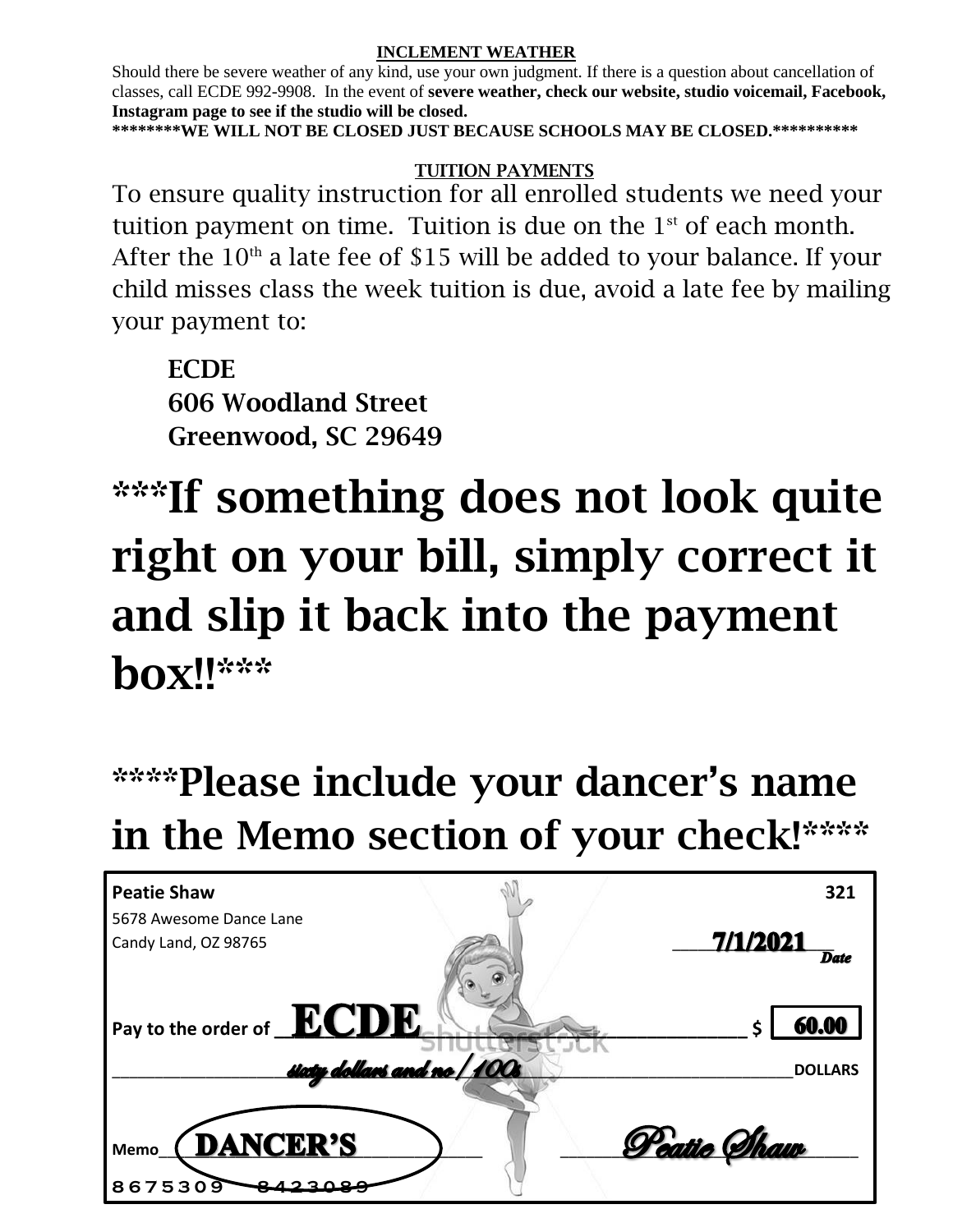## *Emerald City Dance Explosion*  !!MARK YOUR CALENDAR NOW!! IMPORTANT DATES

- August 1, 2021 Tuition Payment #1 is DUE
- September 1, 2021 Tuition Payment #2 is DUE
- October 1, 2021 Tuition Payment #3 is DUE
- October 15, 2021 ALL RECITAL COSTUME FEES are DUE (Each dancer's first costume is \$114 – this costume includes recital tights. Each additional costume is \$97 unless otherwise indicated on your bill. Some HIP HOP and TAP classes carry a recital shoe charge in addition to costume fee.)
- November 1, 2021 Tuition Payment #4 is DUE
- November 1, 2021 Combined Christmas Mouse/Christmas Parade fee is \$65 per dancer
- December 1, 2021 Tuition Payment #5 is DUE
- December 5, 2021 CHRISTMAS PARADE

\*\*\* Attendance Required! \*\*\*

- ECDE will be working again this year in conjunction with Greenwood Community Theater for our Christmas Show 2021. Christmas Show REHEARSALS days at GCT will be December 13, 14, 15, 16, 17, 2021 (Exact rehearsal times/days TBA)
- December 18, 2021 CHRISTMAS SHOW DATE (Show assignments TBA. Shows will be at 1:00, 4:00, and 7:00.)
- January 1, 2022 Tuition Payment #6 is DUE
- February 1, 2022 Tuition Payment #7 is DUE
- February 15, 2022 Recital Fee \$85
- March 1, 2022 Tuition Payment #8 is DUE
- April 1, 2022 Tuition Payment #9 is DUE
- May 1, 2022 Tuition Payment #10 is DUE